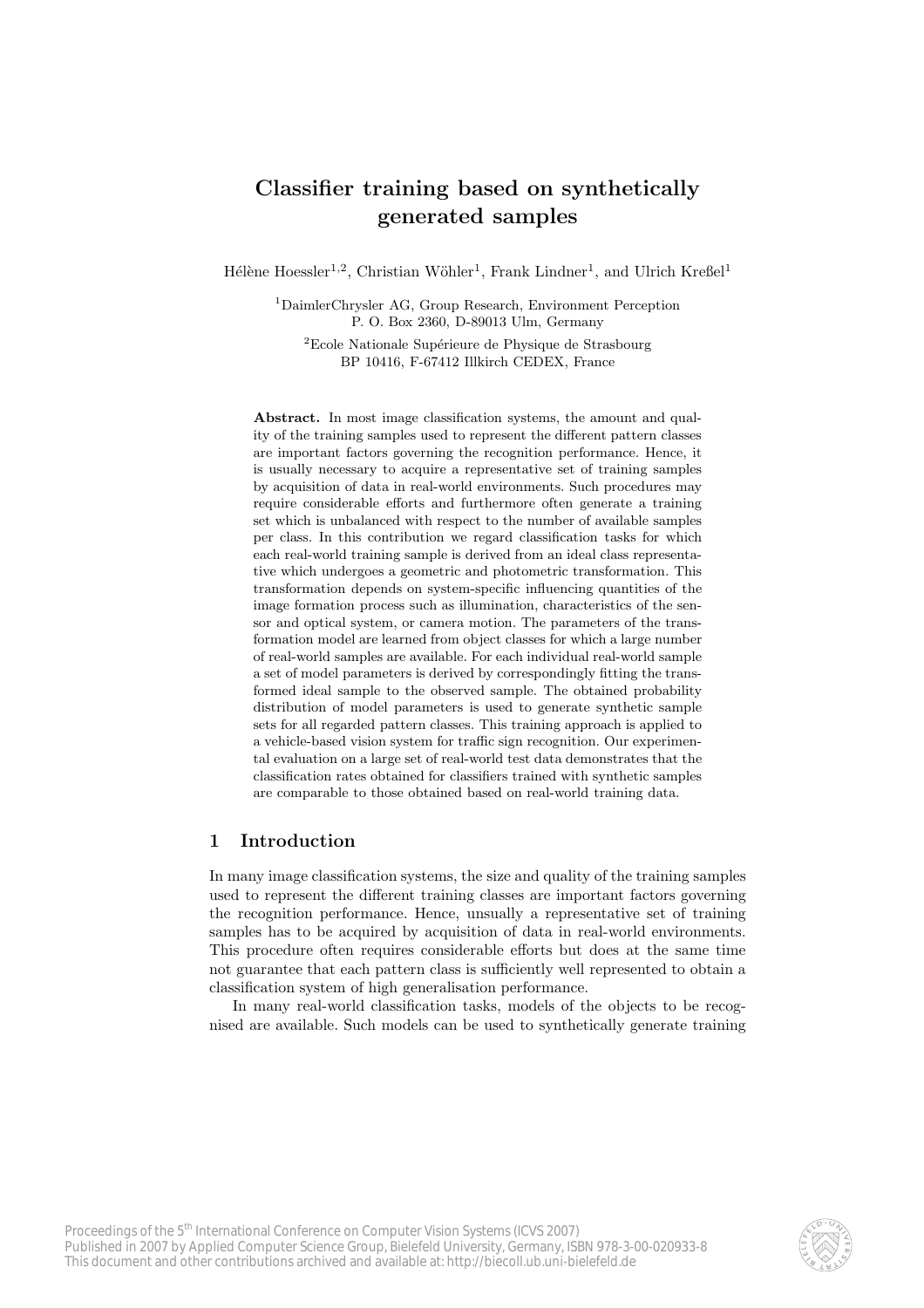data for classifiers. In the domain of document image recognition, models of image defects have been studied in some detail. The recognition performance of document recognition algorithms strongly decreases when the image quality is degraded e. g. by printing or scanning. In [1, 2] a parametric document degradation model is proposed based on the physics of printing and imaging. The local deformations of the characters are used to determine a global transformation for the complete document. The parameters of the degradation model are chosen to fit a population of real image documents. The model is then used to generate synthetic data for the training of classifiers, where the synthetic data are inferred from an "ideal" image of the page subjected to the degradation model.

In the domain of industrial machine vision, virtual images obtained by means of a raytracing software from a CAD model are utilised to generate samples to train a classifier for the recognition of holes in industrial parts [7]. This method allows the modification of spatial position, illumination, surface reflectance properties, and color. Reasonable recognition rates are obtained on real test data.

In [3] a method is presented for improving the performance of correlationbased template matching systems. An existing set of real training shapes is extended by virtual shapes in order to improve representational capability. An integrated clustering and registration approach partitions the original shape samples into clusters of similar and registered shapes. Based on the determined cluster parameters, realistic virtual shape samples can be generated. The method is applied to pedestrian detection by correlation matching based on distance transforms.

In this contribution we will regard classification problems in which a realworld training sample is derived from an ideal class representative which undergoes a geometric and photometric transformation due to the image formation process. For each individual real-world sample a set of model parameters is derived by correspondingly fitting the transformed ideal sample to the observed sample. Based on one or several object classes for which a large number of samples is available, probablility distributions for the model parameters are obtained, which are utilised to generate synthetic sample sets for all pattern classes. This training approach will be applied to the task of traffic sign recognition.

# 2 Parametric modelling of real-world training data

The basic concept of the described method for synthetically generating training samples is to consider that an observed sample  $M_{obs}$  is an ideal prototype  $M_{ideal}$ subjected to a parametric transformation  $T(\phi)$  such that

$$
M_{\rm obs} = T(\phi) M_{\rm ideal},\tag{1}
$$

where the vector  $\phi$  contains the transformation parameters. The model  $T(\phi)$  may include geometric distortions (e. g. affine or projective) due to variable viewing direction and perspective, photometric effects such as shading or specular reflections, motion blur due to a non-stationary camera, image imperfections caused by the point spread function of the optical system, or greylevel anomalies due

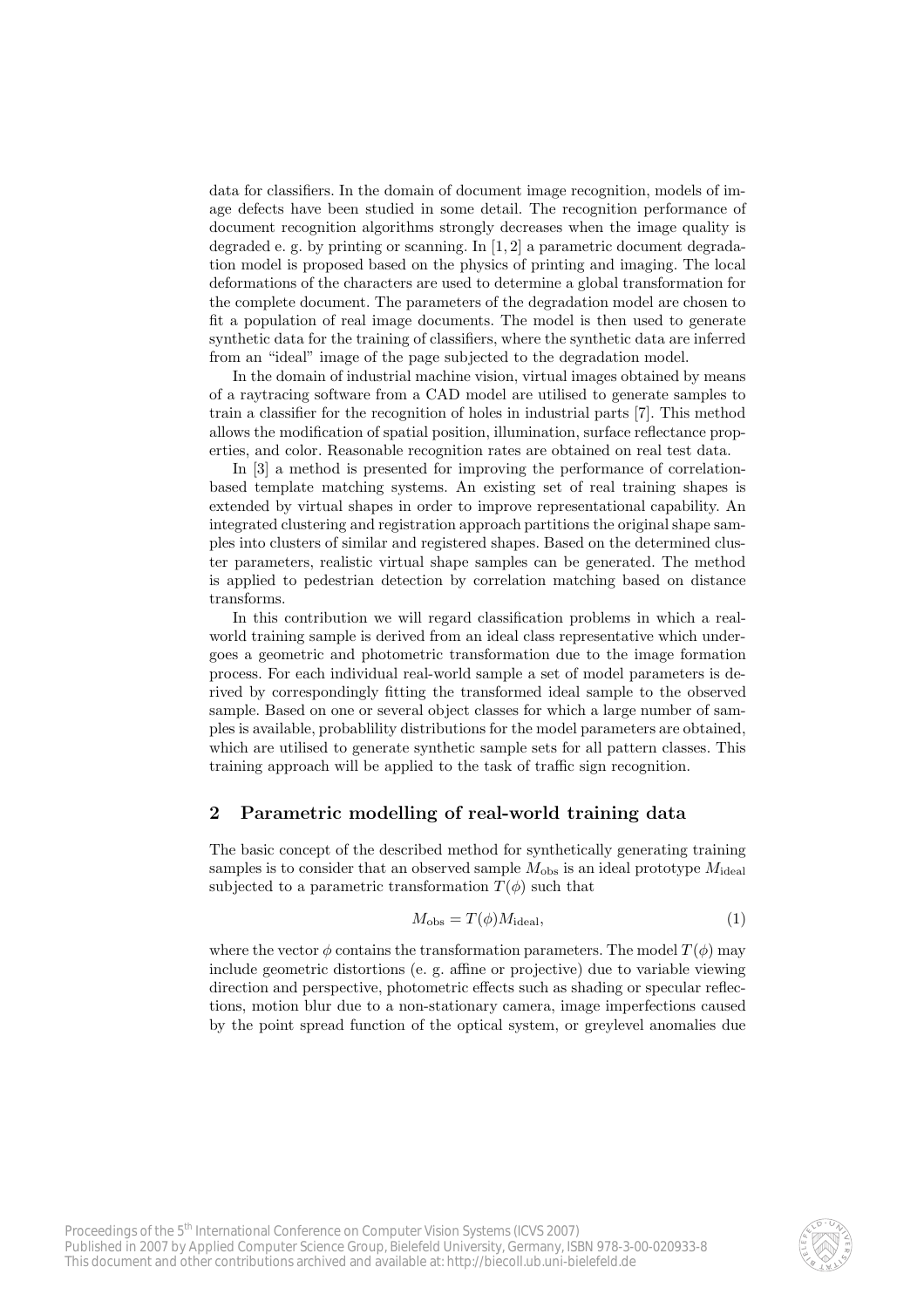to nonlinear image sensors. A parameter vector  $\phi$  of the transformation is determined for each individual real-world training sample by minimising the mean squared greylevel difference  $E(\tilde{\phi})$  between the observed pattern  $M_{obs}$  and the transformed ideal prototype  $T(\phi)M_{\text{ideal}}$  according to

$$
\phi = \arg\min_{\tilde{\phi}} E(\tilde{\phi}) \quad \text{with} \quad E(\tilde{\phi}) = \left| \left| M_{\text{obs}} - T(\tilde{\phi}) M_{\text{ideal}} \right| \right|^2. \tag{2}
$$

We will assume that the probability distribution  $P(\phi)$  of the parameter vector  $\phi$  is independent of the pattern class as long as the characteristics of the image acquisition system remain unchanged. Hence, the model parameter distributions are determined based on a small number of well represented pattern classes for which many real-world training samples are available. According to the inferred probability distributions of the transformation parameters, a synthetic training sample  $M_{\text{synth}}$  is obtained by

$$
M_{\text{symb}} = T(\phi)M_{\text{ideal}},\tag{3}
$$

where the parameter vector  $\phi$  is randomly drawn from the previously determined probability distribution  $P(\phi)$ . An arbitrarily large number of training samples can now be generated readily for each desired pattern class described by its ideal prototype  $M_{\text{ideal}}$ , respectively.

# 3 Application to the task of traffic sign recognition

### 3.1 Outline of the recognition system

We will examine the method described in Section 2 for generating synthetic training samples in the context of a vehicle-based real-time vision system for the recognition of speed limit traffic signs. In this system, a greyscale CCD camera of  $640 \times 480$  pixels image resolution equipped with a lens of 12 mm focal length, yielding a horizontal viewing angle of about 40 degrees, continuously acquires greyscale video frames of 12 bits pixel depth. The object detection stage consists of a Hough transform [5] extracting circular shapes from each video frame. The detected object hypotheses are tracked across time. Regions of interest (ROIs) are cropped around the object hypotheses, scaled to a uniform size of  $19 \times 19$ pixels, and normalised to zero mean greylevel and unit variance. A principal component analysis (PCA) is applied to the pre-processed ROIs. It turns out that the loss of information is negligible if only the scores on the 50 most significant principal components are regarded. This reduced set of features is used for classifying the ROI, where a complete quadratic polynomial classifier [9] is employed. The recognition problem corresponds on the one hand to separating the different traffic sign classes from each other, on the other hand to distinguishing between the general "traffic sign" and the "garbage" class that consists of arbitrary ROIs selected by the detection procedure not containing a traffic sign. A track-specific class assignment can be obtained by averaging the single-image class assignments for each track.

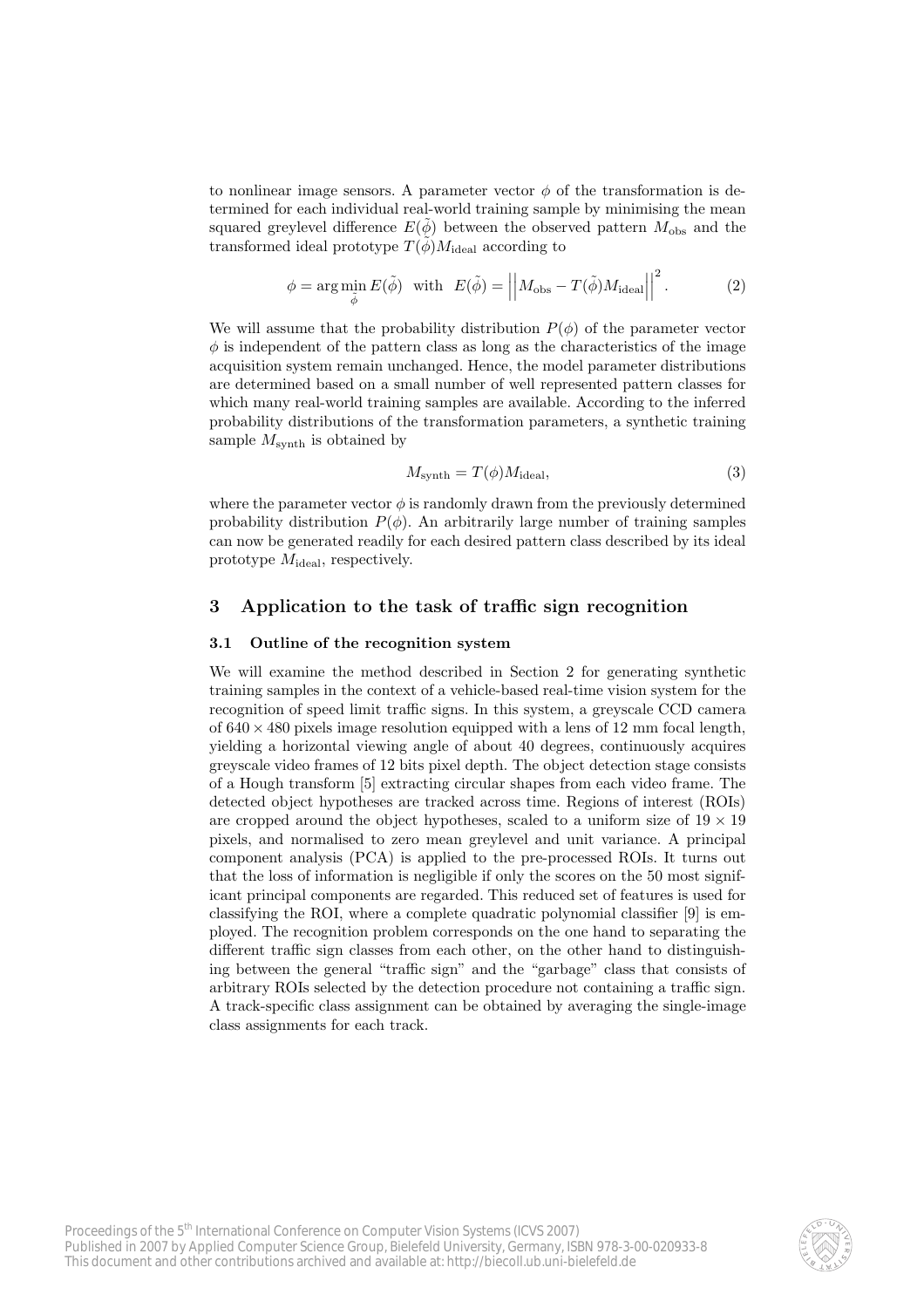#### 3.2 Geometric and photometric transformation model

The transformation model  $T(\phi)$  as defined in Section 2 now has to take into account the camera viewpoint, the detection quality, especially the deviation between detected and true centre of a traffic sign, and the illumination conditions. The model fit is applied to the ROIs extracted by the detection stage before scaling and intensity normalisation.

While in principle a projective transformation is necessary to describe the image formation process geometrically, it is sufficient to approximate the projective transformation by an affine transformation due to the relatively small size of the traffic signs. This approximation reduces the number of model parameters and increases the robustness of the model fit. The affine transformation is denoted by  $A(t_x, t_y, s_x, s_y, \alpha)$ , where the horizontal and vertical translation parameters  $t_x$  and  $t_y$  describe the accuracy at which the centre of the circular pattern has been detected, while the scale parameters  $s_x$  and  $s_y$  denote the pattern size. The rotation angle  $\alpha$  depends on the relative orientation of the camera with respect to the object. We found empirically that in all our data sets the skew parameter of the affine transformation is negligible and can be set to zero.

Our photometric model is a linear approach described by a gain  $a$  and an offset b. This model is appropriate for the linear CCD sensor used in our system but should be replaced by a nonlinear model for CMOS cameras with a logarithmic or linear-logarithmic characteristic curve. More complex models which e. g. account for non-uniform illumination across the object, shading effects or specular reflections may be used instead, if necessary. Furthermore, we found that our real training samples are not perceivably affected by the point spread function (PSF) of the lens, due to the relatively small size to which the samples are normalised (cf. Section 3.3). Hence, it is not necessary here to model the effect of the lens PSF. Possible extensions of the transformation model are discussed in Section 3.4.

According to the described transformation model, a synthetic sample  $M_{\text{synth}}$ is derived from the class prototype  $M_{\text{ideal}}$  according to

$$
M_{\text{synth}} = a \left[ A(t_x, t_y, s_x, s_y, \alpha) M_{\text{ideal}} \right] + b. \tag{4}
$$

Our method to estimate the parameters of the transformation model is similar to the approach of image registration [4], which involves the optimisation of a quality criterion measuring the correspondence between a target image and an observed image that undergoes a predefined transformation. In our scenario, the target image corresponds to the class prototype  $M_{\text{ideal}}$  while the observed image  $M_{\text{obs}}$  is taken from our traffic sign database.

In our system, the quality criterion corresponds to the mean squared greylevel difference between the class prototype and the observed image, such that the model parameters can be obtained according to Eq. (2). We utilise the Levenberg-Marquardt method to determine the set of model parameters and initialise the optimisation algorithm with the result of a grid search across the space of model parameters.

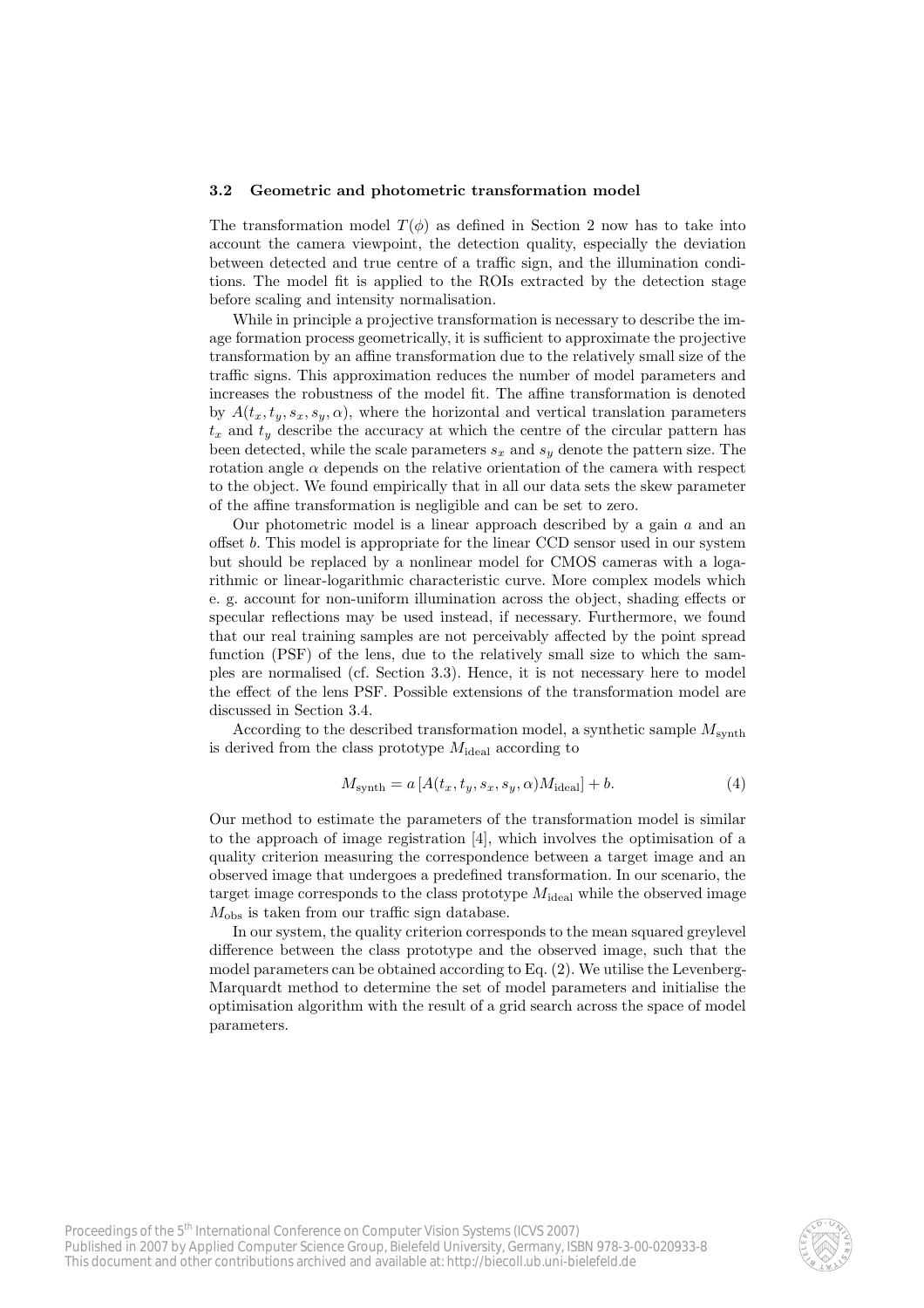

Fig. 1. Ideal class prototypes (upper left) and distributions of model parameters utilised to generate the synthetic training samples (rotation angle  $\alpha$ , horizontal and vertical translation  $t_x$  and  $t_y$ , horizontal and vertical scale  $s_x$  and  $s_y$ , gain a, and offset b). Filled bars denote parameters inferred from class "60" and empty bars those inferred from class "80".

### 3.3 Distributions of model parameters

In order to contruct the probability distribution of the transformation parameters we applied the parameter estimation algorithm to a set of 5489 samples of class "60" and 4277 samples of class "80". These data sets do not overlap with the training and test data regarded later on to determine the classification performance (cf. Section 3.4). The corresponding histograms of the obtained distributions of model parameters are shown for both classes in Fig. 1. The distribution of the rotation angle is centred around zero degrees and obtains typical values between  $-4$  and  $+4$  degrees. The horizontal and vertical translations  $t_x$ and  $t<sub>y</sub>$  are centred around zero pixels and typically display absolute values of less than 1 pixel. The distributions of the horizontal and vertical scaling factors  $s_x$  and  $s_y$  are centred around 1.1 and skewed towards larger values, where a scaling factor of 1 corresponds to a detected diameter of the traffic sign of 19 pixels, the size to which all samples are normalised prior to classifier training (cf. Section 3.4). The gain parameter  $\alpha$  covers a continuum of values between  $0.05$  and  $0.4$  while the offset b displays a distribution with a narrow peak around

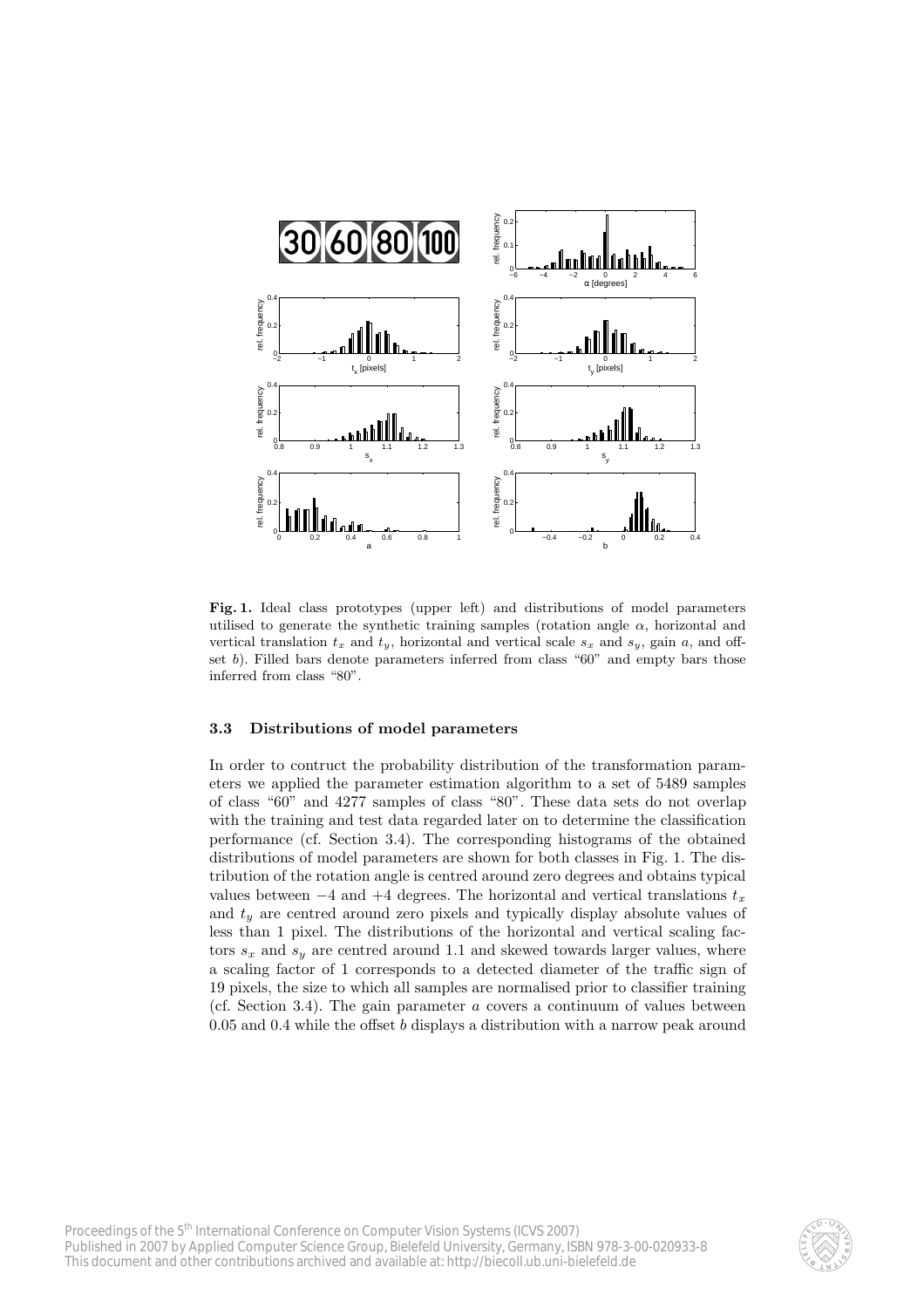0.1, where these values are valid for pixel intensities normalised to the interval between 0 and 1.

For the two sets of parameter vectors, the covariance matrix reveals that both the scaling parameters  $s_x$  and  $s_y$  and the photometric parameters a and b are not independent of each other, showing correlation coefficients between 0.4 and 0.5, respectively. All other possible pairs of model parameters display pairwise correlation coefficients of the order  $10^{-2}$  and will thus be regarded as uncorrelated. Hence, the joint probability distribution  $P(\phi)$  can be written as a product of several one- and two-dimensional probability distributions:

$$
P(\phi) = P(t_x, t_y, \alpha, s_x, s_y, a, b) = P(t_x)P(t_y)P(\alpha)P(s_x, s_y)P(a, b).
$$
 (5)

To examine if the probability distribution of the model parameters is independent of the pattern class, we applied the Kolmogorov-Smirnov test [6] to the two sets of histograms derived for the "60" and the "80" pattern class, respectively. For the joint probabilities  $P(s_x, s_y)$  and  $P(a, b)$  the test was carried out using Bayes' theorem in the form  $P(s_x, s_y) = P(s_x|s_y)P(s_y)$  and  $P(a, b) = P(a|b)P(b)$ . Here, the probability distributions  $P(s_y)$  and  $P(b)$  were inferred directly from the computed set of parameter vectors, while subhistograms describing the conditional probabilities  $P(s_x|s_y)$  and  $P(a|b)$  were constructed for 20 narrow intervals of  $s_y$  and b, respectively. For all model parameters, the Kolmogorov-Smirnov test yields probabilities between 60% and 84% for the hypothesis that the observed probability distributions obtained for the "60" and the "80" pattern class are generated by the same underlying statistical law. This result justifies our initial assumption that the probability distributions of model parameters can be regarded as independent of the pattern class. Consequently, for each model parameter (or pair of model parameters) the respective average probability distribution was used to generate synthetic training samples according to Eq. (3).

### 3.4 Comparison of classification performance

In this section we will compare the performance of a classifier trained with real traffic sign samples to that of an identical classifier trained with traffic sign samples synthetically generated according to Eq. (3) with model parameter vectors  $\phi$  randomly drawn from the probability distribution  $P(\phi)$  determined in Section 3. We regard four traffic sign classes, i. e. "30", "60", "80", and "100", and a garbage class. The set of garbage patterns consists of real-world samples and is identical in all described experiments. Typical training patterns, both real and synthetically generated, are shown in Fig. 2.

We utilise a complete quadratic polynomial classifier architecture as described in [9]. For a given input pattern, the scores on the 50 most significant principal components of the respective training set serve as an input feature vector to the classifier. The output of the classifier consists of  $K$  real-valued numbers  $d_k$  with  $k = 1, ..., K$ , where K corresponds to the number of classes. In our scenario it is thus  $K = 5$ . The training labels are chosen such that for a training sample of class l the desired classifier output values  $\tilde{d}_k$  are set to  $\tilde{d}_k = 1$ for  $k = l$  and to  $d_k = 0$  otherwise.

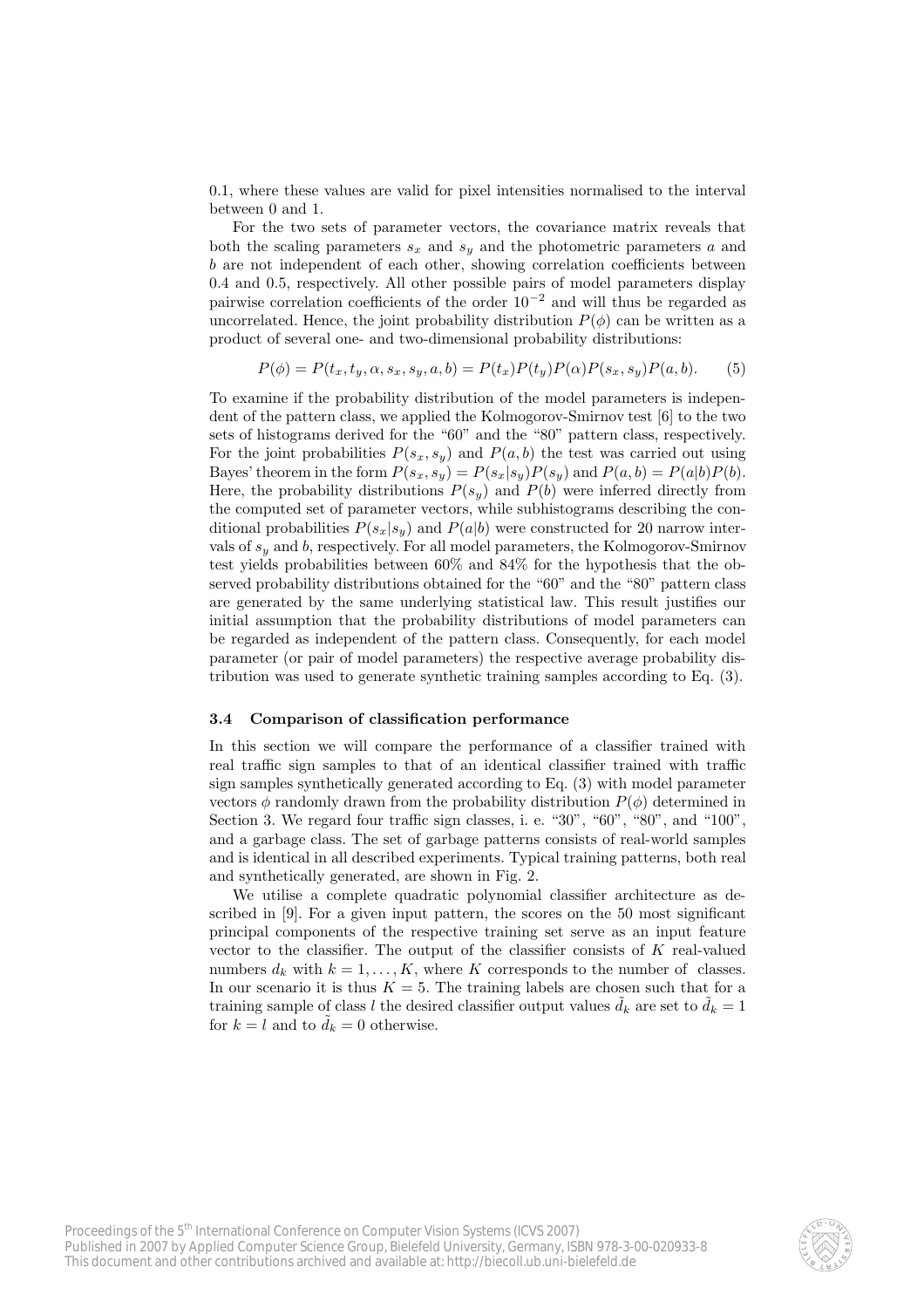

Fig. 2. Real (left) and synthetically generated (right) training samples of the four regarded traffic sign classes.

| Traffic sign | Number of real   | Number of synthetically    | Number of real |
|--------------|------------------|----------------------------|----------------|
|              | training samples | generated training samples | test samples   |
| 30           | 1578             | 9972                       | 1922           |
| 60           | 6554             | 9951                       | 9063           |
| 80           | 9264             | 9952                       | 13673          |
| 100          | 9136             | 9962                       | 11344          |
| Garbage      | 14844            | 14844                      | 23187          |

Table 1. Composition of the training and the test set utilised for our evaluation of classifier performance.

In the recall phase, the decision to which class  $l$  an input pattern is assigned is obtained based on the expression

$$
l = \arg \max_{k} \left( \left\{ \{ d_k \}_{k=1,...,K-1}, \ c \cdot d_K \right\} \right). \tag{6}
$$

Hence, the maximal classifier output defines the pattern class, where the output denoting the "garbage" class  $K$  is scaled by the real-valued factor  $c$ . Varying  $c$  yields the receiver operating characteristics (ROC) curve of the classifier, depicting the trade-off between the false positive rate, i. e. the fraction of garbage patterns erroneously classified as traffic signs, and the rate of correctly recognised traffic sign samples. The confusion error, denoting the fraction of traffic sign samples assigned to the wrong traffic sign class, is independent of c. All classification errors will be reported on the test set consisting of real samples.

The two training sets utilised in our experiments contain 26532 real and 39837 synthetically generated traffic sign samples, respectively. An identical set of 14844 garbage samples was used in both training sets. The composition of the training and test data is listed in detail in Table 1. The obtained ROC curves are shown in Fig. 3. If we set  $c = 1$  in Eq. (6), we obtain false positive rates of 0.14% and 0.08% and rates of correctly recognised traffic sign samples of 98.6% and 97.2% for the classifier trained with real and synthetically generated samples, respectively. The confusion error amounts to 0.13% and 0.003%, respectively. These results show that within the regarded range of very low false positive

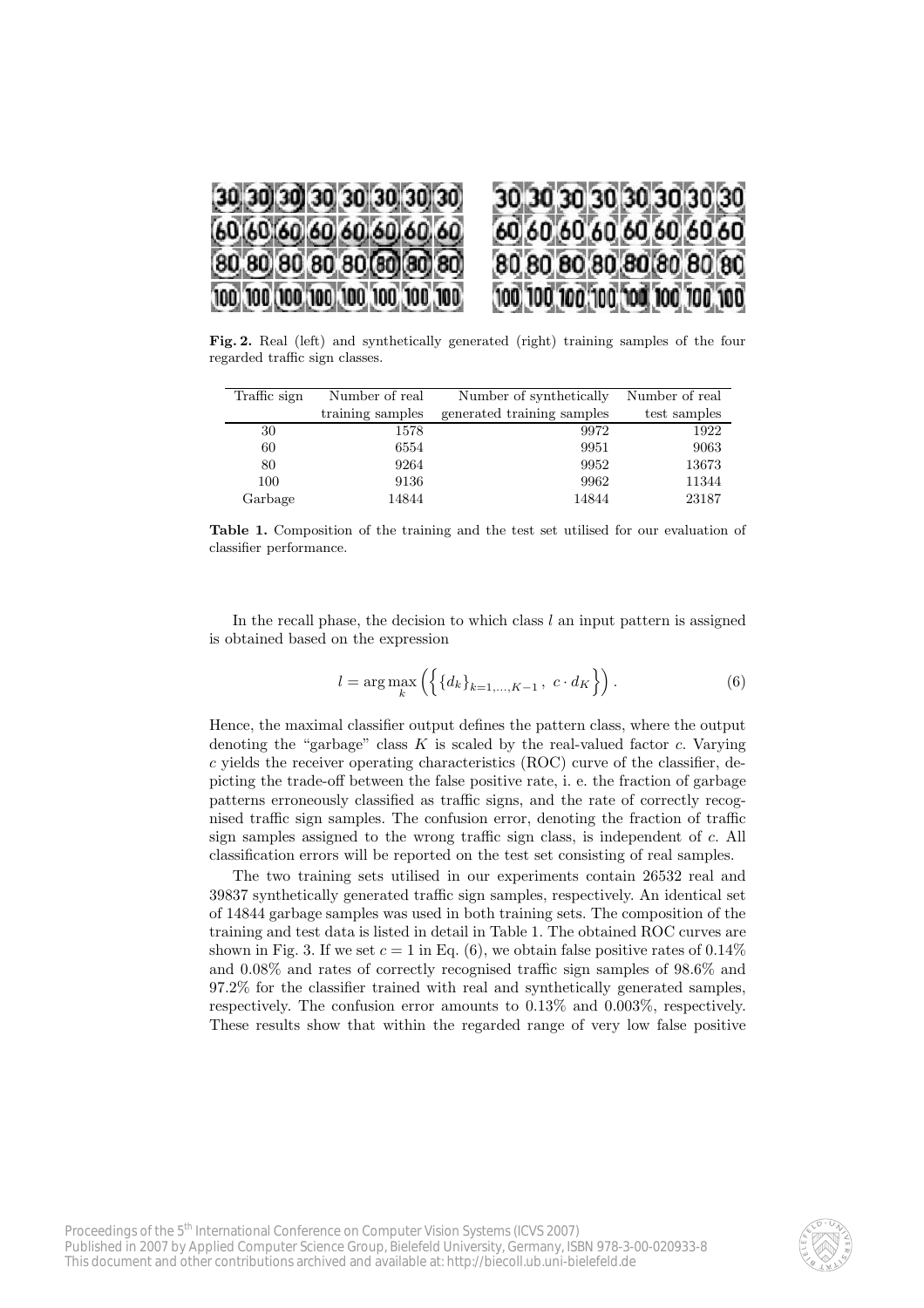

Fig. 3. ROC curve of the classifiers trained with real (solid curve) and synthetically generated (dashed curve) samples.



Fig. 4. Selection of traffic sign samples correctly but "nearly" wrongly assigned by the classifier trained with synthetically generated samples. Classifier output is highest for the correct class but only slightly lower for an incorrect class.

rates of less than 0.25%, the rate of correctly recognised traffic signs is only moderately lower for the classifier trained with synthetically generated samples.

Fig. 4 shows several traffic sign samples which are correctly but "nearly" wrongly classified by the classifier trained with synthetically generated samples. Here, the classifier output is highest for the correct class but only a few percent lower for an incorrect class, where we set  $c = 1$  for the class assignment defined by Eq. (6). These samples correspond to remarkably strongly tilted, warped, shifted, or blurred traffic signs, thus demonstrating the robustness of the classifier obtained by the synthetic sample generation approach.

To illustrate the difference between the classifier trained with real samples and the one trained with synthetically generated samples, typical samples taken from the test set which are correctly classified by the classifier trained with real

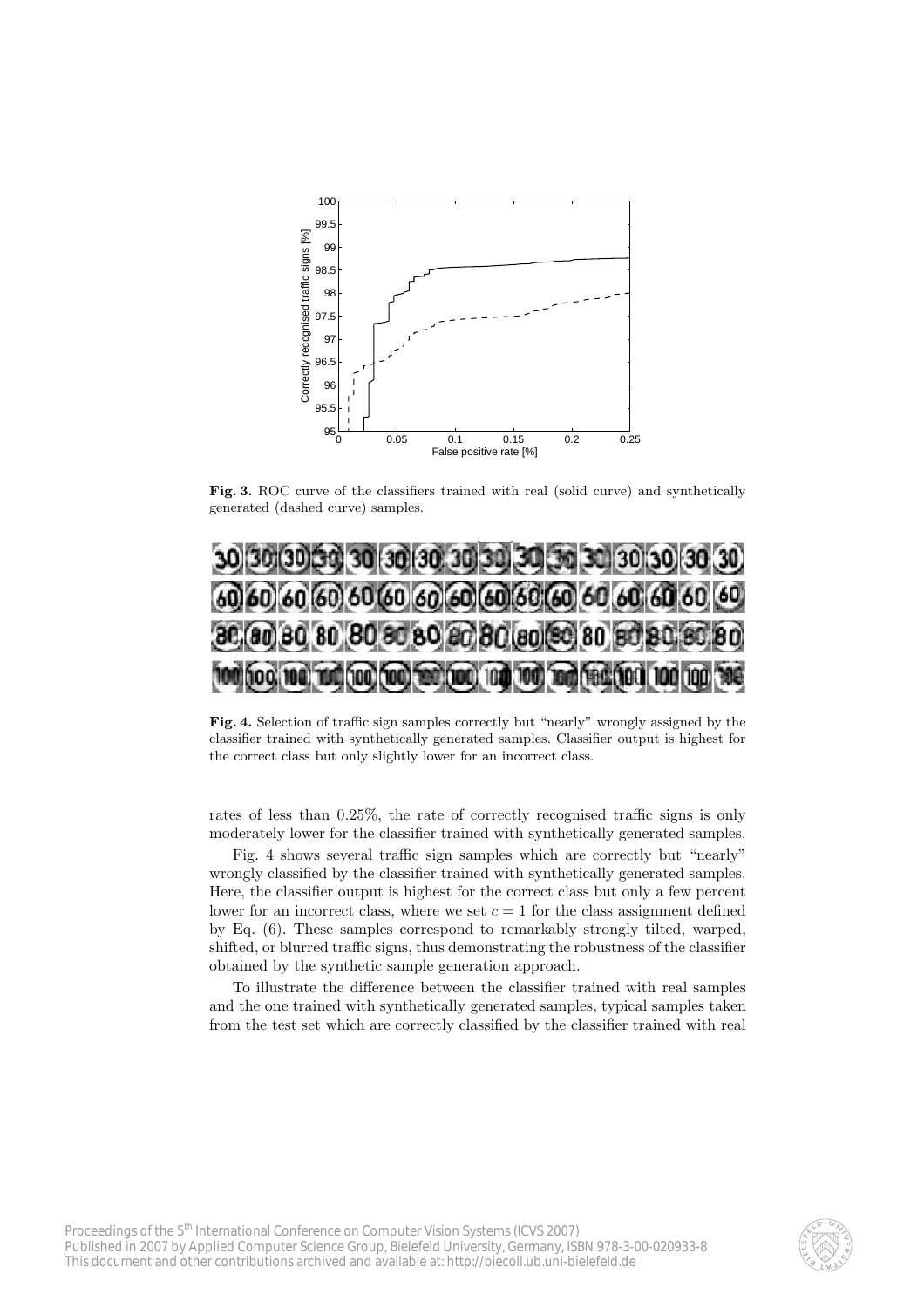

Fig. 5. Typical samples correctly classified by the classifier trained with real samples and incorrectly classified by the classifier trained with synthetically generated samples.

samples and at the same time incorrectly classified by the classifier trained with synthetically generated samples are shown in Fig. 5. For the class assignment, we set  $c = 1$  in Eq. (6). For our test set the overall number of such samples amounts to 557. The reason for the misclassification of these traffic sign samples is that the model does not cover the conditions encountered during image formation. For several samples, the rotation angle  $\alpha$  is outside the range taken into account by the fit of model parameters. Other samples display a strongly nonuniform illumination across the region of interest, which does not correspond to the utilised photometric model. In some cases a strong blur, e. g. caused by raindrops on the windscreen through which the images are acquired, is apparent. At night or during twilight the samples may display a significant amount of motion blur, caused by the long exposure time, or pixel noise, which is due to the high camera gain. To take into account these samples, it would be necessary to correspondingly extend the transformation model. Another reason for misclassification is the fact that some signs cannot be inferred from the utilised ideal class prototype since e. g. the inlay is horizontally or vertically shifted. To account for these samples it would be necessary to introduce additional, appropriately chosen class prototypes. Furthermore, it may be favourable to apply a bootstrapping stage in order to refine the inferred probability distribution of the model parameters, involving the acquisition and evaluation of misclassified samples analogous to the traditional bootstrapping of classifiers as described e. g. in [8] or [10].

# 4 Summary and conclusion

In this contribution we have described a synthetic sample generation approach for classification tasks in which each class can be characterised by an ideal pattern, and the variability of the training and test samples is essentially caused by a geometric and photometric transformation of the ideal pattern due to the image formation process. This transformation was assumed to depend on systemspecific influencing quantities such as illumination, characteristics of the sensor and optical system, and viewing direction.

We have examined this training approach in detail in the context of a realworld vehicle-based vision system for the recognition of traffic signs. Our image